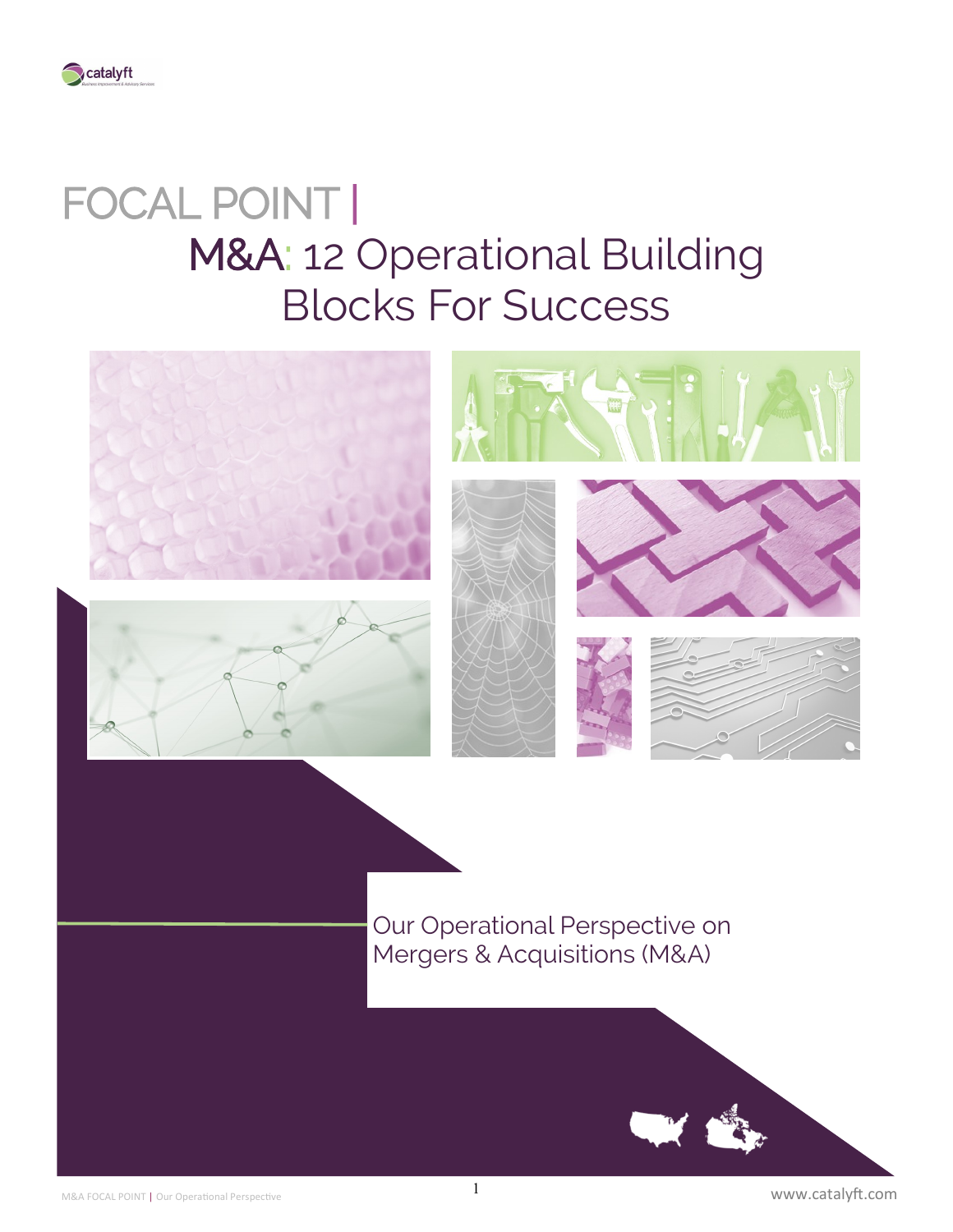

# Mergers and Acquisitions (M&A):

12 Operational Building Blocks for Success

# M&A: Building Growth or Broken Dreams?

Are you sitting down? According to most academic and consulting surveys over the past 10 years: 66 to 90% of mergers & acquisitions (M&A) plans have failed to live up to investor and management expectations. (please see HBR, March 2011). With all these relationships ending in disappointed grumblings of missed opportunities, mutually hurt feelings, and perhaps, a few tears of exasperation, M&A is not for the faint of heart or sensitive of stomach.

Whether firms are looking to leverage acquired company assets for synergies (such as customer acquisition, cost reductions, product development, production capacity, and distribution channels) or grow new capabilities by acquiring novel business models (such as higher margin products & services, innovative technologies, and new go-to-market capabilities), the anticipated returns have not materialized with the speed and magnitude expected by most investors.

Reflecting on our own experiences, most companies do a fantastic job with financial modeling, plan their asset utilization strategy to precision, and put in the quality time thinking about who's going to run the firm when the dollars settle; however, M&A implementations get tripped up by missing details found in the day-today execution. It's the heavy lifting housed within the internal workings of the new firm— taking care of customers, designing new services, making revenue-generating products, and coordinating supply chain permutations—that can make the deal a darling or a dud.

Clients work with us to move beyond pristine models unblemished by reality and get down, way down, into the details of how their firms make money, where their fixed and variable costs will continue, and how to ensure the right team stays on post-merger.

# Context | M&A Landscapes Traversed

All of our experience with M&A resides squarely on the operational side rather than on the finance and accounting components of the deal. There are numerous, very talented, venerable firms specializing in deal structure who can more than take care of this end of the challenge. Instead, our clients expect us to draw upon our operational improvement results, provide upside potential through operational due diligence (ODD), develop a pragmatic Assimilation Roadmap with new management, and put in the heavy lifting to ensure the new business is up and running faster and smoother than most M&A cases. We build capabilities allowing new owners and managers to know with data-backed certitude that their Assimilation Roadmap implementation is paying



# **Synopsis**

• Whether kicking the tires in the consideration stage or making the right moves after the deal is done, make sure your mergers and acquisitions create a beautiful, growth-oriented team. Ensure your new firm silences the doubters by minding these 12 operational building blocks of M&A success

#### Past M&A Collaborations

- \$250 million business-to-business services provider
- \$200 million equipment manufacturer
- \$150 million food processing firm
- \$90 million consumer products distributor with \$25 million add-on acquisition
- \$50 million financial services division with \$10 million add-on acquisition

#### Operational Results

- 17% reduction in employee attrition
- 25% increase in production uptime
- 25% improvement in upselling and cross-selling activities
- 32% increase in project milestone achievement
	- 40% higher employee engagement survey scores

### Financial Results

- 26% improvement in revenue per employee trend
- 32% reduction in recurring technology costs
- 10% increase in EBITDA growth
- 33% improvement in cash flow

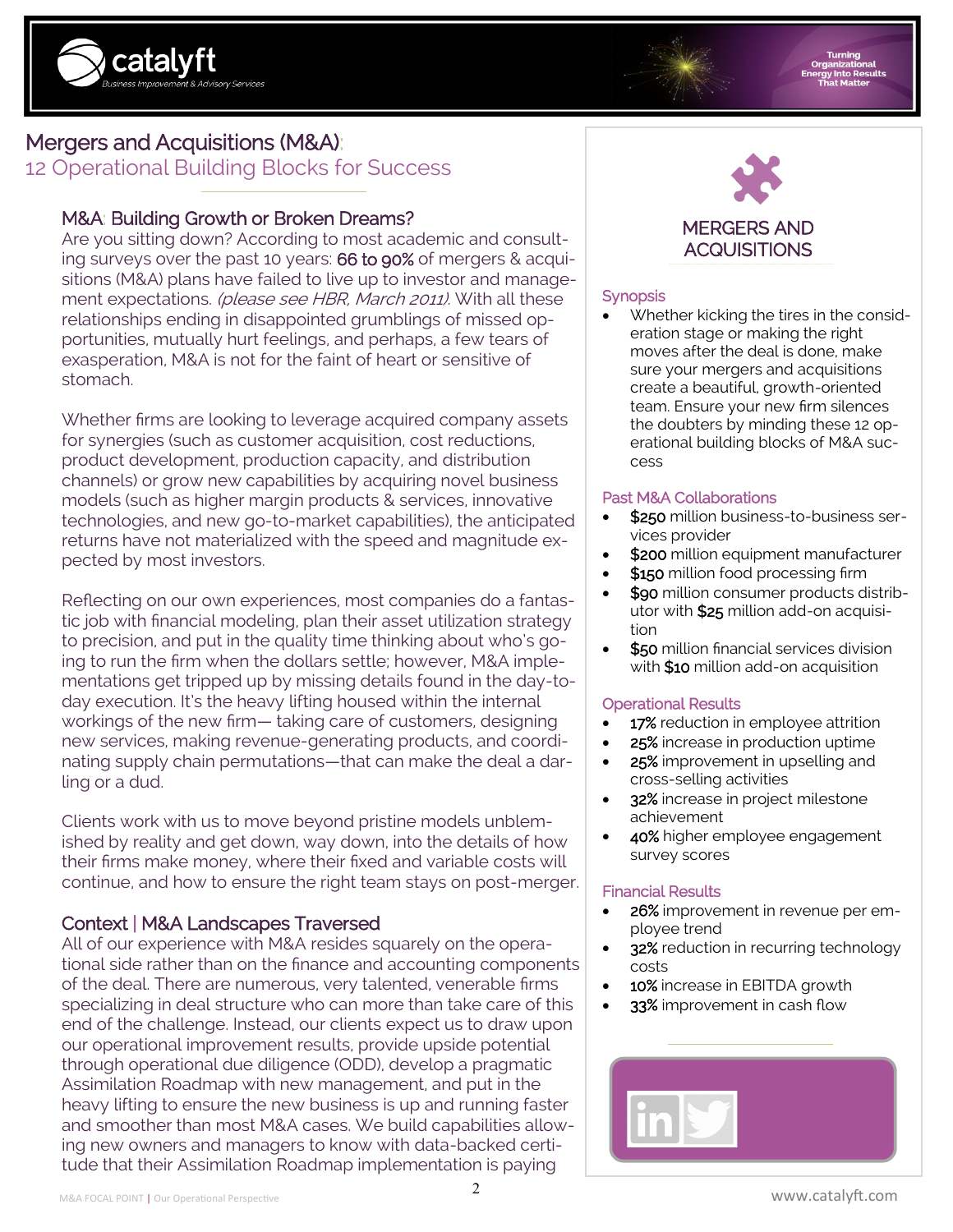# off as expected.

Our own historical profile of M&A collaborations has lined up as 10% on the ODD side only, 60% getting us heavily involved with post-acquisition integration needs, and 30% engaging us early for ODD but also for post-acquisition implementations. If we're working on the ODD side, we're helping our clients see the upside performance potential, uncovering risks emanating from the current operating model & organizational structure, and collaborating on the Assimilation Roadmap needed to leverage new resources or help cultivate multiple business models now under one roof. While most M&A experience has been concentrated in Manufacturing, Business Services, Consumer Products, Food & Beverage and Healthcare, we consider the forthcoming list of crucial success levers germane to most industries. You be the judge, though.

# M&A Imperatives | 12 Building Blocks For Success

# 1 | New Culture, New Team Chemistry. Where Does Every Em-

ployee Fit? — as the old adage goes, the team dynamic changes every time a person is added or subtracted from the team. Now, start talking about hundreds of new team members and the permutation dynamics start to get very interesting. The new management team will be in flux. Whether directed by investors or self-selected, over 50% of Management will move on one year after firms are combined. (Please refer to ResearchGate, November 2014).

Merging company cultures takes immense planning and overcommunication because the new team members have their own perspective around the motivation behind the merger, long-held aspirations for their own personal careers, questions about their future place within the firm, and a deep need to understand the on-going larger contribution the team provides the market and society they've taken care of up to this point. Your newly-formed team must understand the M&A vision, what core tenets of their former company will be untouched, how new employees fit into the plan, and most importantly, where their own specific place is in the new firm.

Even something as seemingly innocuous and mundane as management meetings have their own cultural imports, preparation expectations, leadership style, cadence, and outcomes. Overcommunication of the M&A vision is of paramount importance. Providing your nervous team with a sense of enthusiasm about all the possibilities cannot be left to informal chats. It must be orchestrated by your leadership team. Defining a shared sense of success must be laid out initially with progression milestones revisited along the way.

The first few weeks are crucial to ensure the in-house talent you have so carefully cultivated all these years sees the vision, agrees it still aligns with their own professional aspirations, and keeps them enthusiastic about contributing their talents to the





3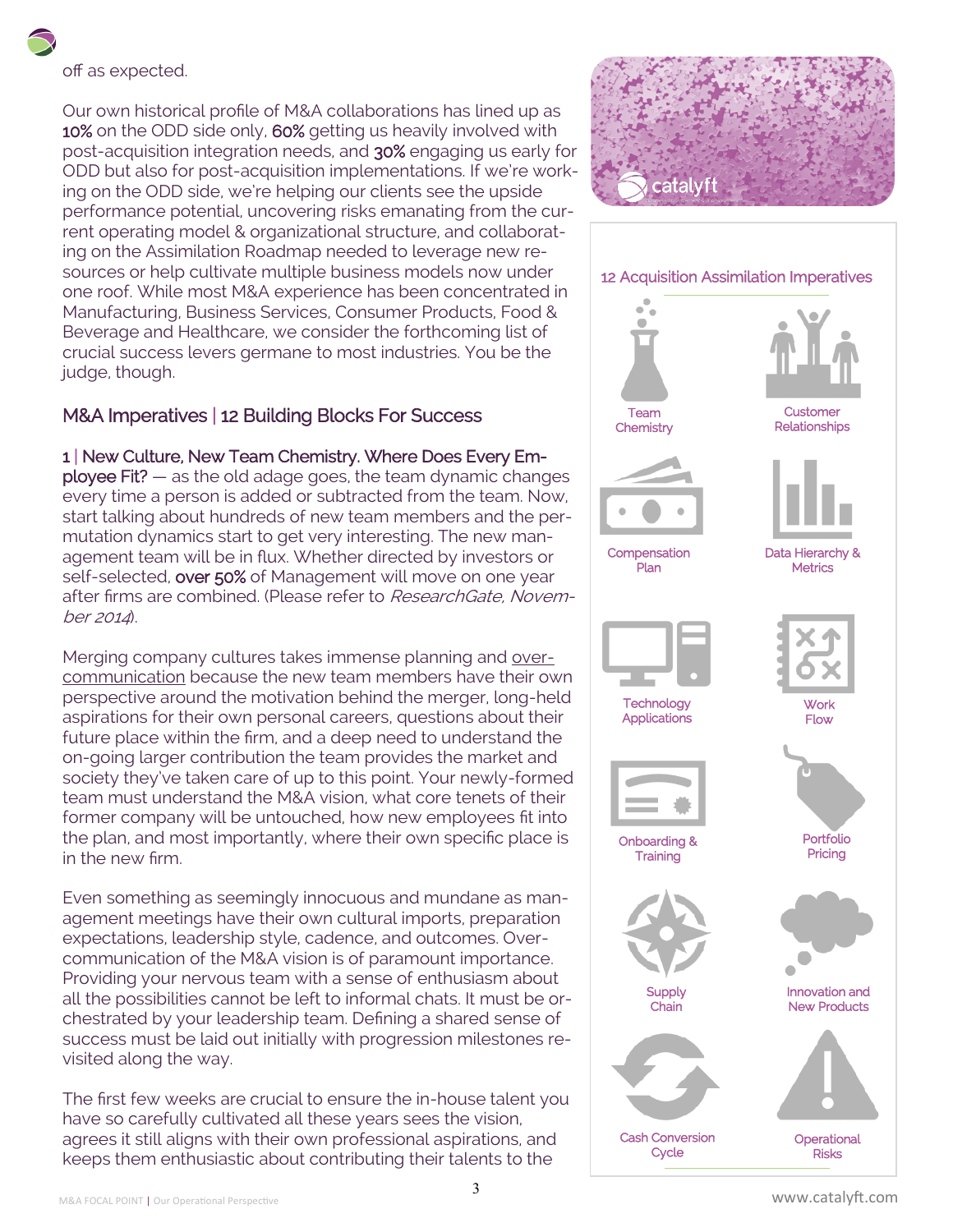new firm (rather than doubling their efforts finding a new home). In the end, you want to be able to reflect on this moment and tell the team: we did what we said we would do!

2 | Hard-Won Customer Relationships — the fact that you're in business today and in a position to contemplate a better business through M&A is a testament to your team's demonstrated ability to create a product or service appreciated by customers. Perhaps, the new acquisition looks promising for their customer base, or perhaps, for a completely new go-to-market model. You see cross-selling and up-selling potential amongst contiguous markets, complementary offerings to your current customers and the potential to bring them into your family without adding even a speck of angst to your customer base (current or future).

Whatever the motivation, your M&A activities must be planned with contingencies in mind. Customers will not be as enthused as your team is about consolidated offices, Customer Relationship Management (CRM) upgrades, combined customer interaction points, new logos, and shared distribution centers. They just want the level of quality and care they have come to expect from you to continue and would not mind a bit if the merger provided new ways of taking care of their needs with an even higher standards of service. As a team, you must understand the new avenue for customer experience, the new relationship touchpoints, how to integrate CRMs for best results, and have customer service contingency plans in place when customer snafus comes to light. Make sure the bumps and disappointments don't generate customer flight.

3 | Two Motivating Words: Compensation Plan - while your newly-formed firm might now boast more robust business capabilities, a more diverse customer base, and even better coffee options, these positive steps will not keep the attention of your new team. While this may bring a smile to the crowd, the nods will be fleeting. The true concern floating around the room will be about an ancient concern crossing all eras and exchange tables employee compensation.

Yes, most people value other aspects of their work (contribution to society, sense of accomplishment, collegial atmosphere, intellectual curiosity, etc.) beyond the money but the common denominator most employees share will be compensation. Your team has to get this right in the new firm. If folks don't get paid on time with expected amounts, then all well-intentioned vision statements and the very Executives shouting them in town hall meetings get shellacked with labels of inauthenticity and shortsightedness. Your team must truly understand the nuances combining compensation plans, reinforce what's changing and what stays the course, and understand mishandling this aspect of your team's livelihood will be paid by losing talent to your competitors. Run the compensation models. Structure the compensation plan to respect legacy commitments but forge a path to your new, ambitious goals. Make sure the go-forward structure is motivating behaviors needed to take due care of team and customers.



#### Painful Considerations

- Over 60% of post-acquisition plans have not met expectations
- Over 50% of Managers move on after the first year — team may face increased vulnerability from key relationships being severed due to crucial employees moving on to other opportunities
- Pre-acquisition financial models may not match up with postacquisition day-to-day activities and outcomes
- Current customer base could become increasingly at risk of switching during M&A transitions
- Current IT infrastructure may not provide adequate transparency to daily operating problems and gaps in performance - with information flow becoming even more complex post–acquisition
- Post-merger compensation structures may not be in alignment with pre-merger expectations
- Employee onboarding and skills training may not be aligned with the new organization's goals and may not adequately incorporate individual professional aspirations after the dust settles
- Combining organizations may create further information breaks along with unneeded licensing expenses and redundant IT systems
- Inherited, archaic work flows may not support your new postacquisition business model
- Aggregated pricing and products & services portfolios may not be aligned with new markets and elevated financial expectations
- Newly-combined Supply Chain may inject more stock-out risks while escalating procurement, transportation, and inventory holding costs
- Innovation pipeline may be inadvertently halted during the transitionary period
- New Cash Conversion Cycle (CCC) may be more complex and stubbornly resistant to past controls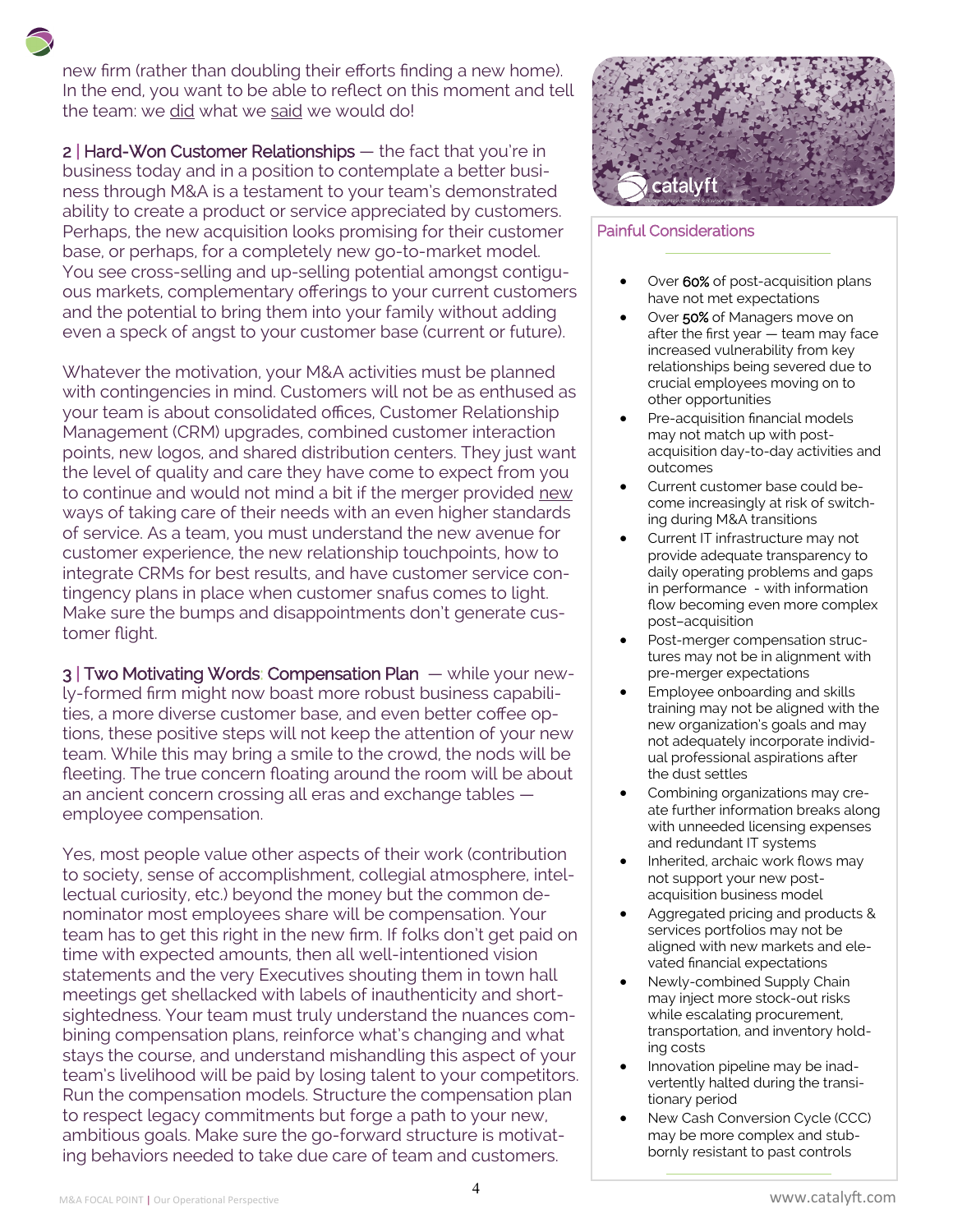$4$  | Data Hierarchy and Operational Metrics  $-$  your team fought hard to corral rows of unruly data and transform it into actionable business intelligence replete with dashboards even Rembrandt could love. Don't allow your decision-making lifeblood to degenerate into a stream of suspect, mixed messages by losing connection and flow with performance baselines, daily key performance indicators, credible trendlines, and ultimately, clear translation into your firm's financial statements.

Your new company must provide the key metrics your Sales & Marketing, Operations, Supply Chain, Information Technology, and Finance & Accounting teams rely on at this point. Merger or not, you must ensure the team has the right metrics at the right time to get their job done. If your team is hampered with multiple unconsolidated data sources, information — and hence, decisions — will not flow with the timeliness and conviction your team needs to be successful.

And getting the data sources lined up is just the beginning. Your team needs to worry about normalization of baselines, defending against adopting so many key performance indicators on the new dashboards that "key" becomes lost, and ensuring your new team knows how to interpret the numbers. The overarching data hierarchy not only provides visibility to the day-to-day management of the business, it also allows all stakeholders to see the week-toweek orchestration of your M&A assimilation. What gets measured, gets managed. Garbage in, garbage out. You get the idea.

5 | Onboarding Your Onboarding and Training Programs — getting your new team comfortable and aligned is tough enough; and yet, you must also think about setting up future employees for success. Most employee surveys whole-heartedly affirm the power of training programs, refer to an expectation of employers helping the team to sharpen their skills, and back up the notion that robust training programs help with staff retention.

However, our experience tells us most pre-M&A training programs are already hindered with outdated content, misaligned use of training media clanging against workforce learning needs, and too few trainers tasked with educating too many employees. These energy-draining missteps are exacerbated with M&A activities because near-term priorities take hold, old programs are neglected, and some very good people leave. With the new company, you now must worry about updating content to new company standards, covering past due training for a larger staff, and figuring out how to get this done while keeping the throttle wide open. Consider your onboarding to-do's. A new company calls for new procedures to be implemented, shifting roles to be clarified, and overlapping Human Resources and Recruiting talent from the prior firms to be re-deployed in the best manner. Train your trainers for your customers, your team, and your firm's on-going evolution.

6 | Technology Applications and Systems Proliferation — every business benefits from thoughtful technology implementations driven by use cases emanating from your team. Whether your



#### Brand Management Experience Case

A Brand Management Company providing graphics services, prepress, advertising materials, packaging, catalogs, and printing services acquired its largest competitor. Now combined, the organization was more than 4,000 people across 13 US locations.

The resultant set of applications software used to build and deliver customer products was deeply customized and maintained by 13 pockets of technical expertise using different coding tools and products. The combined infrastructure architecture was widely disparate. Additionally, there was no depth of either applications or infrastructure support.

We were engaged to develop the plan to reduce the risk of loss of revenue due to technical failure and overall cost of technology support.

We completed a skills assessment of the technology staff at each location, inventoried the applications software and hardware, plus tied it to product, client, and required support. With this information, we developed a three-phase plan that would yield the following return on investment (ROI) from capacity planning and productivity improvements:

| ٠ | Phase 1 | $5.6$ to 1 |
|---|---------|------------|
| ٠ | Phase 2 | 8.2 to 1   |

Phase  $3$  10.9 to 1

The Board approved the plan and the internal technical staff implemented the plan without losing any clients due to technology failures.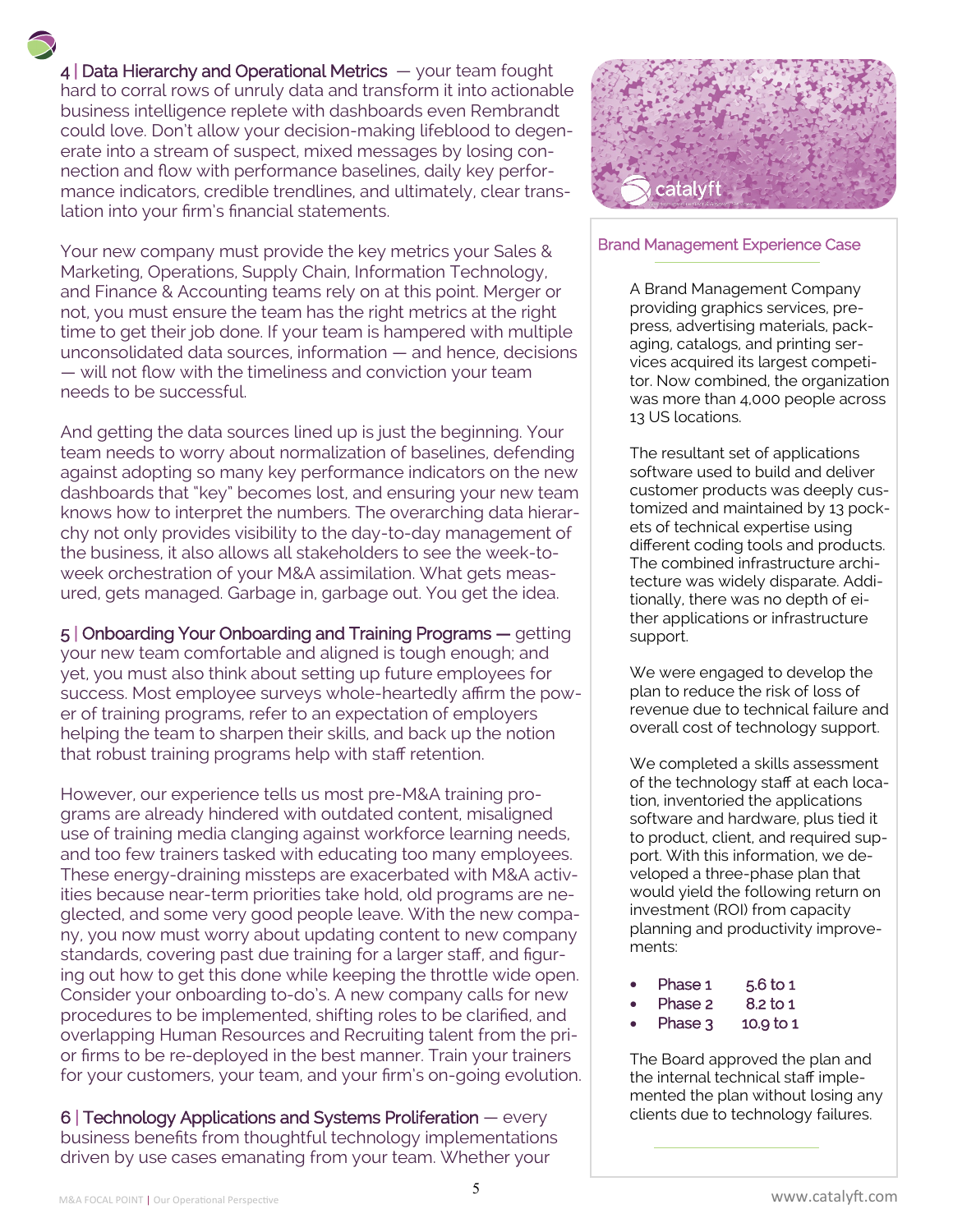team is utilizing internally-developed or highly-customized systems, massive big-name Enterprise Resource Planning (ERP) systems, and/or Software as a Service (SaaS) applications for specific needs, your new firm must comb through all the options with a good, old-fashioned cost-benefit analysis to make sure the best technology applications stay with the new firm, employee training is consistent, and inherited technology partners are vetted.

Without this analysis, we've seen new teams saddled with underperforming IT systems, excessive licensing costs, and the most painful information silos since the advent of the Pony Express. M&A time is an excellent opportunity to make sure your team has the technology they need and Finance has the return on investment they cherish.

7 | Work Flow: Some Assembly Definitely Required — work can flow to your teams (or remain expensively stuck in line and unloved) in many diverse ways. Whether work assignments pop up on-screen, arrive backed up in trucks at a shipping dock, or come barreling down an assembly line, the architecture of the work flow must be re-engineered to match your new business model (or models). Irrespective of the type of work, your new team needs to have their consolidated resources matched with evolving work volumes, tight quality standards embedded into the process, and work flowing to the most qualified team members with capacity to get the job done while meeting discerning customer expectations.

Our experience tells us M&A events provide an opportune time to implement creative destruction of past underperforming, inefficient work flows. Floor layouts may have been inherited from days long gone. New technology-enabled solutions may be a better fit for your new firm than the old-time, informal work flows that limped along just fine back in the day. Now, your business is much more complex and your customers have unprecedented options. Care must be taken to ensure work flow is precisely orchestrated given your company's more sizeable, complex configuration. Perhaps, your team has to assign work across more regions, or maybe to a couple more countries, or even across an unprecedented global reach.

Now is the time to leverage newly-available, innovative software applications to efficiently assign work, collaborate across teams, and ensure customers and team members alike are so very happy. Time to fix flows now — without breaking the one's working well for your team.

8 | Products, Services, and Pricing Portfolio Scrutiny — most likely, your team is just as enthused as you are about adding new products and more comprehensive services to the revenue stream now made possible by your new division or acquired company. Amongst all the priorities competing for time and resources during your transition time, your team must also make sure the newly -infused portfolio does not have any nasty, expensive surprises



#### Insurance Experience Case

A Third-Party Healthcare Insurance Administrator acquired five smaller companies over one year resulting in a company that now had the ability to offer third-party administration services to every type of payer (employer sponsored, government, and private insurance) healthcare plan including fee for service, health maintenance organization (HMO), and preferred provider organization (PPO),

Each company brought with it a salesforce, an active client base, and custom software solutions. We were engaged to develop and implement a plan to integrate applications, manage the development of the integrated solution, and transition the six companies to the integrated solution. We worked with the technical leaders of each of the companies to match the functionality of current applications to the total lifecycle of benefit plan management, then reviewed the capabilities of each application as a team. From this, we developed a future state solution that would integrate the required functionality and a plan for implementation to reduce current maintenance, improve speed to market, and increase plan administrator's capability to analyze their plan results.

The team vetted the proposed solution with all functions within the organization including Sales, Marketing, and Operations to ensure this solution would meet both client and internal requirements.

With the organization aligned, we were able to implement the integrated solution over eighteen months with a 32% reduction in recurring technology costs and contributing to 10% annual growth in EBITDA in Year Two.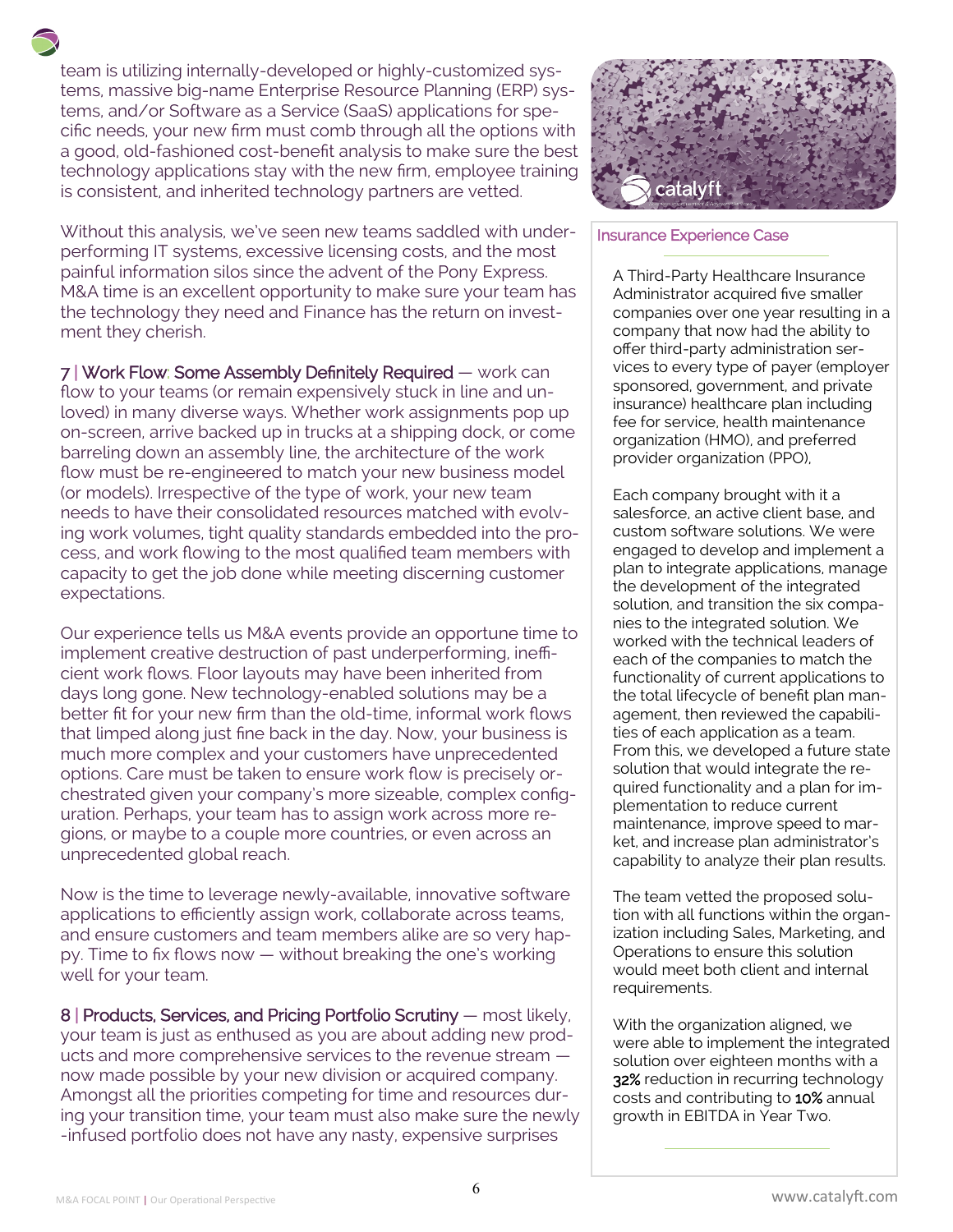like cannibalized sales, redundant offerings, overpriced showpieces, or underpriced superstars. You've always had to get the balance of supply and demand right. Now complicating matters, you must also contend with team members looking to preserve pet products or defend their past work efforts to carve out some comfort in their newly transitioning employer. M&A time is the right time to objectively analyze the go-forward portfolio and pricing path without hidden agendas.

Culling products and services no longer in alignment with your new vision is a must. Initiating a few tough but necessary conversations with your stakeholders around pricing, go-forward products & services, and brand portfolios can pay off in margin growth.

9 | Frankensteinian Supply Chain - your newly-amalgamated Supply Chain may harbor some unwelcomed features if it does not get the attention it needs. Nefarious, expensive surprises like unplanned stock-outs, disappointed customers, dejected vendor partners, and ballooning expediting costs. Perhaps, your team must now resign themselves to the fact that some divisions have better ways of ordering, transporting, receiving, storing, and delivering than other divisions.

M&A time is the right time to find those pockets of strength and make isolated better practices the comprehensive backbone of your new Supply Chain. The new Supply Chain architecture should rise above old legacy conventions, incorporate the nuances of daily business, and energetically support your new business models.

Just take a few moments and ponder all the interconnections with other companies and relationships developed when considering modes of transportation to get your goods & services, customers, patients, and employees in the right place to do business. Next, add in all the relationships and opportunities involved with procuring your organization's goods & services. Considering all your team's existing Supply Chain processes and new EBITDAimpacting opportunities alongside the multitudinous points of failure across your network can get uncomfortably complex — even viewing from on high can be tough, right?

Supply Chain wins wars and new customers. This aspect of your business has so many implications (customer expectations, safety concerns, environmental impacts, cost of goods sold, employee frustration levels, vendor relationships, etc.), it's a wonder anybody gets a chance to go to sleep when contemplating a M&A move.

Technology will be a major contributor to optimizing your new Supply Chain. However, technology is unquestionably necessary—but not sufficient—to take care of your customers, your team, and your financial statements. Our Supply Chain experiences coalesce around making sure technology applications turn data into information — empowering your team to mitigate risks, contain costs, and maximize customer satisfaction.



#### Airline Catering Experience Case

An international Airline Caterer had a significant loss of revenue due to the elimination of meals in Coach and reduction of food service in First Class. The company's survival was dependent upon reinventing itself as not only an Airline Caterer but also as a company who provided high-end catering to other international transportation services, home meal replacement for grocery store chains, and a variety of fresh packaged sandwiches to convenience stores.

To accomplish this, the Caterer purchased five specialty food companies who excelled at working with large customers and highlycustomized recipes.

We facilitated the development of an integrated automation infrastructure, data communications, and help desk concept operating model. Additionally, we implemented the transition plan, reengineered new business processes, and managed the comprehensive Assimilation Roadmap without business interruption—on time and within budget.

#### Works Cited

"The Big Idea: The New M&A Playbook" by Clayton Christenson, Richard Alton, Curtis Rising, and Andrew Waldeck, March 2011, Harvard Business Review

"Latest Trends In Mergers and Acquisitions Research: The New Pattern of Globalization" by Iulian Warter and Liviu Warter, November 2014, ResearchGate Net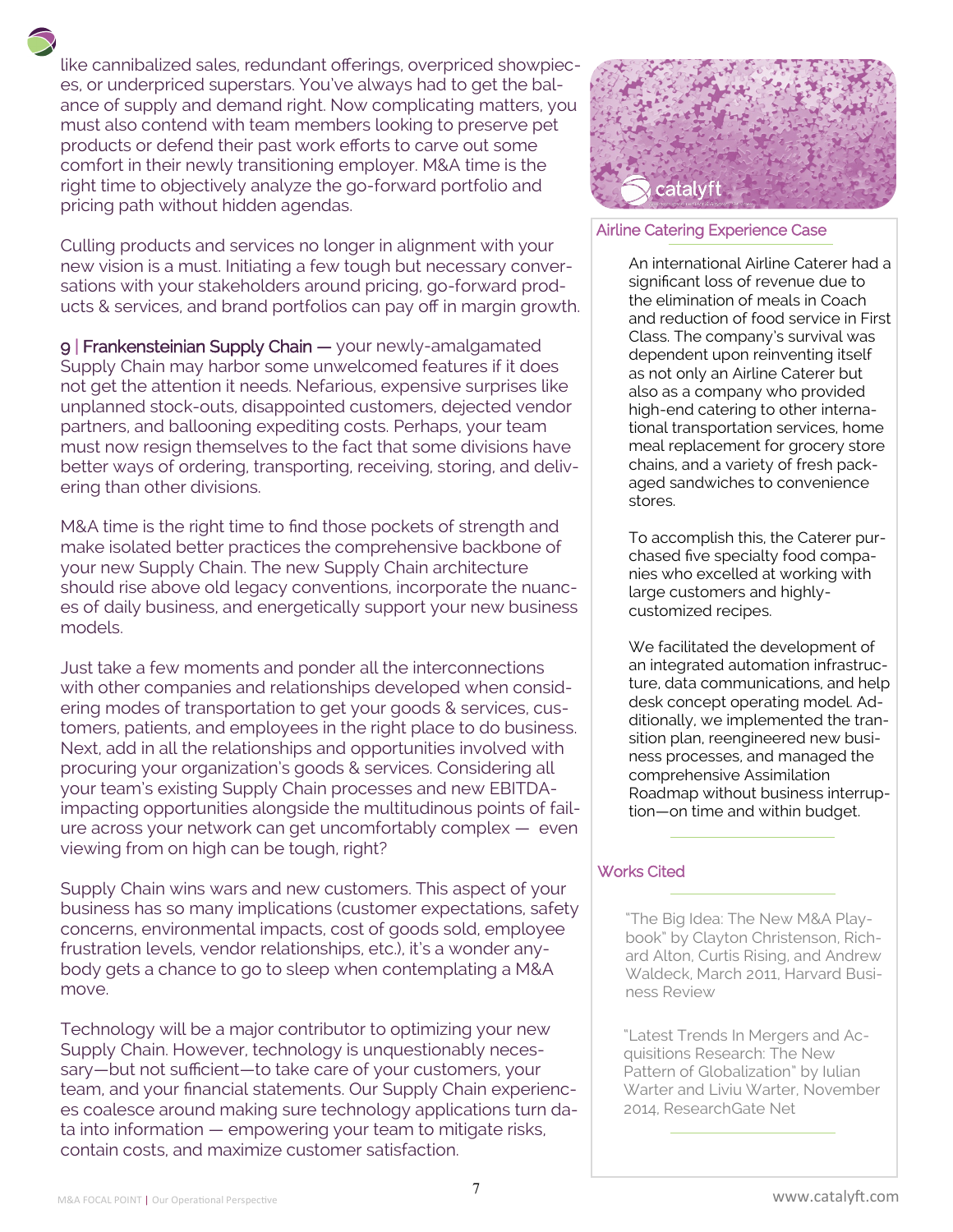10 | Innovation, Intellectual Capital, and Your Next Money-Maker we've all read about (and marveled at) companies so attuned to

building in creativity and innovation, they build it in as an expectation and even designate timeslots within the weekly schedule. Excellent!

However, most companies don't offer such latitudes and must rely on customer feedback, astute Sales & Marketing departments, inspired engineers, structured Research and Development centers, and entrepreneurial employees to point them in the right direction toward their next commercial success. Whatever means your company has channeled inspiration in the past is not as important as the way innovation occurs today— and how great ideas will be captured and leveraged tomorrow.

Your new team needs to know how good ideas turn into commercial successes. This process might have to be more formalized than the wistfully nostalgic, simpler days when an excited employee could just walk into the founder's office with a cocktail napkin diagram in hand and a heady dream in mind. Your nowlarger firm may need more structure to capture innovations across the new team. There needs to be a way for employees to ponder "could it be otherwise?" and get their ideas scrutinized by the team at large to see if notions and inclinations warrant a stronger test backed up by more company resources.

Well-designed and supported Research and Development departments help. Robust Sales and Operations Planning (S&OP) processes can be a well-informed conduit from your customers to your Engineering & Design team. Project Management Offices (PMOs) can also ensure opportunities are moving to next-steps only when the evidence is there to justify on-going existence and future investment. Your new organization must build in ways of allowing brilliance to bubble up.

11 | Cash Conversion Cycle (CCC) Responsibilities — woe unto those who think cash flow will just take care of itself. When companies merge, the cash constraints just get more complex. Accounts Payable may be paying too soon or not at all. Some Payables policies of your old firm may not line up with your new model. Even the means of funds transference and accounts used going forward need to be aligned with your new Accounting team and new partners (banks, financial transaction services, legal teams, Private Equity partners, etc. ) going forward. Business should not stop when Larry in Payables goes fishin'.

With any newly-formed company, Accounts Receivable may fall back as a lower priority and not get the proper attention it deserves. Perhaps, your now-consolidated Receivables may be too much for Sales, Operations, Finance, and Accounting teams to manage. Understanding when and where your new team should best apply their collective energies in the pursuit of cash is imperative. Our experience tells us understanding the various reasons why Receivables are aging is of paramount importance. Next, your team must have timely visibility of all the accounts and a way to prioritize who needs their attention. Furthermore, your



#### Our Way of Collaborating

## Identify

.

.

2-4 meetings at no cost

- Discussion of issues
- Alignment around probable causes
- Framing of analysis scope

#### **Qualify** 3-6 weeks at cost

- Qualify opportunities
- Quantify anticipated results
- Initial engagement design
- Key meetings: Launch, Opportunity Review, Solution Review, and Final Framing of analysis scope



#### **Modify** 4-8 months

- Final engagement design
- Execution of engagement design
- Realization & measurement of results
- Ownership & sustainability

#### Office Locations